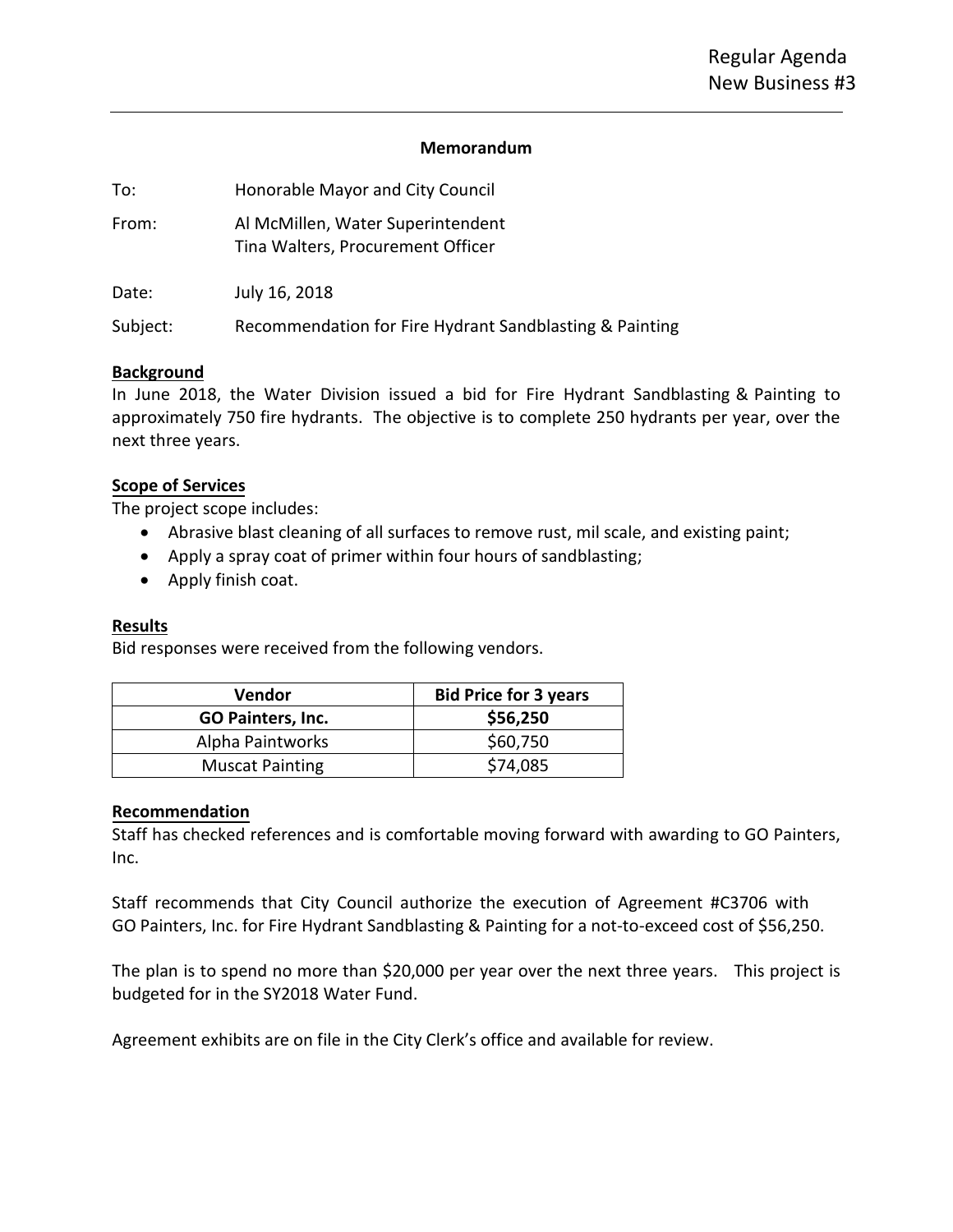#### **RESOLUTION R-2018-**

### **A RESOLUTION AUTHORIZING THE EXECUTION OF AN AGREEMENT WITH GO PAINTERS, INC., FOR FIRE HYDRANT SANDBLASTING AND PAINTING**

**WHEREAS,** the City of Wheaton, DuPage County, Illinois finds it reasonable and appropriate to enter into an agreement for fire hydrant sandblasting & painting; and

**WHEREAS,** the City conducted an Invitation to Bid process and received and reviewed three submittals for fire hydrant sandblasting & painting; and

**WHEREAS,** it is determined by the City that the proposal received from GO Painters, Inc., meets the City's needs; and

**WHEREAS,** it is necessary for the City to enter into an agreement with GO Painters, Inc., for the purpose of fire hydrant sandblasting & painting.

**NOW, THEREFORE, BE IT RESOLVED** by the Mayor and City Council of the City of Wheaton, Illinois that the Mayor is hereby authorized to execute, and the City Clerk is hereby directed to attest to an agreement between the City of Wheaton and GO Painters, Inc., Maywood, Illinois, for fire hydrant sandblasting & painting.

ADOPTED this \_\_\_ day of \_\_\_\_\_\_\_\_ 2018.

\_\_\_\_\_\_\_\_\_\_\_\_\_\_\_\_\_\_\_\_\_\_\_\_\_\_\_\_\_\_\_\_\_\_

Mayor

\_\_\_\_\_\_\_\_\_\_\_\_\_\_\_\_\_\_\_\_\_\_\_\_\_\_\_\_\_\_\_\_\_\_\_

ATTEST:

City Clerk

Roll Call Vote:

Ayes: Nays: Absent: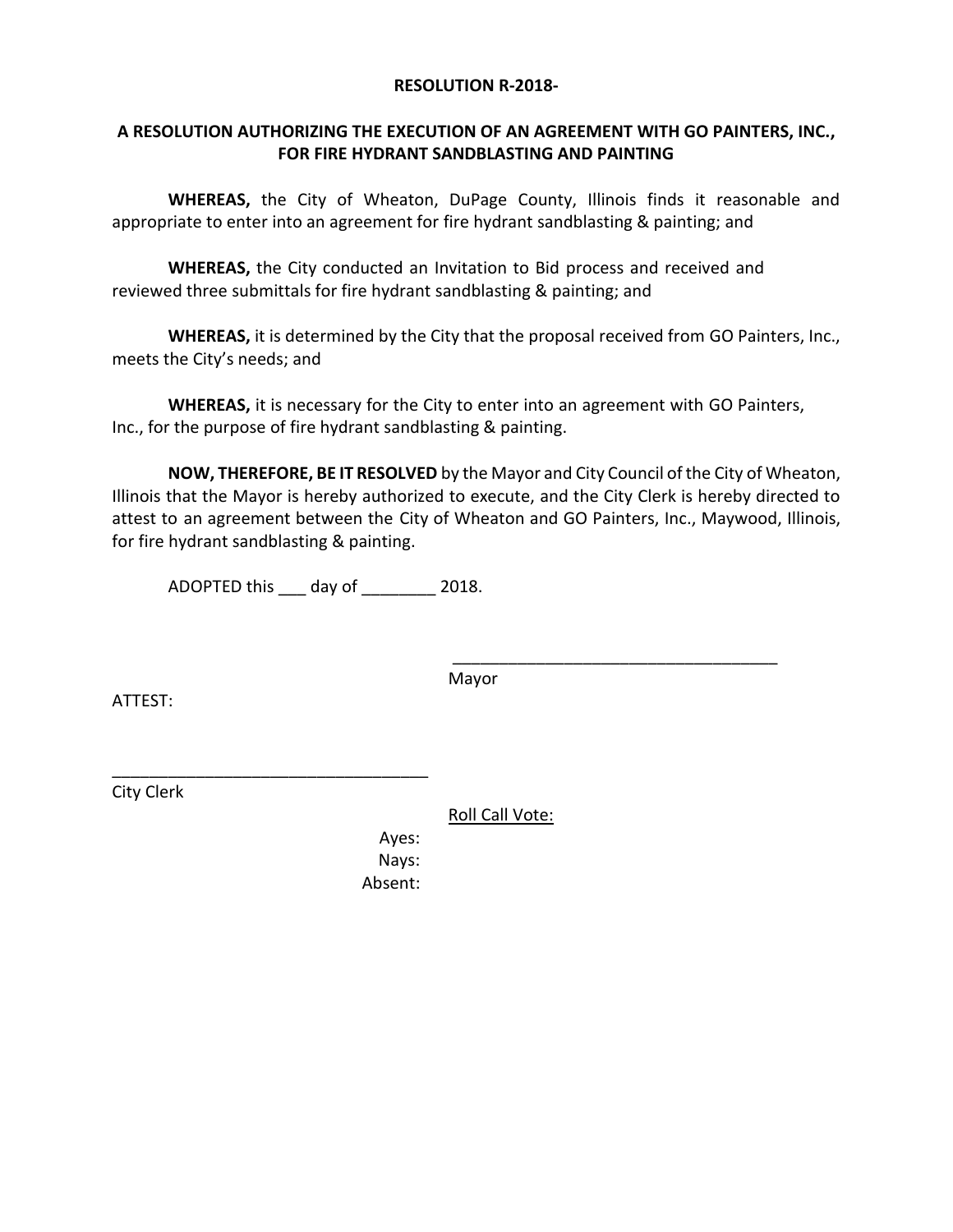This number must appear on the face of all invoices and documents related to this Agreement **No. C37066**

### **CITY OF WHEATON, ILLINOIS FIRE HYDRANT SANDBLASTING & PAINTING SERVICES AGREEMENT**

**THIS AGREEMENT** is made and entered this day of  $\qquad$  2018 by and between the **CITY OF WHEATON**, an Illinois municipal corporation **("City")**, located at 303 W. Wesley Street, Wheaton, Illinois, 60187 and **GO Painters, Inc., ("Contractor")**, located at 500 N. 6th Avenue, Maywood, IL 60153.

WHEREAS, the City has determined that it is reasonable and appropriate to engage the Contractor to provide materials, labor, equipment, supervision and services required to perform Fire Hydrant Sandblasting & Painting in the City of Wheaton (hereinafter, **"Work"**) consistent with the City's Fire Hydrant Sandblasting & Painting Invitation to Bid package which is attached hereto and incorporated herein as if fully set forth as **Group Exhibit A**; and

WHEREAS, Contractor has submitted a cost proposal to provide the materials, labor, equipment, supervision and services required to provide Fire Hydrant Sandblasting & Painting in the City consistent with the City's Fire Hydrant Sandblasting & Painting Invitation to Bid package, a copy of the Contractor's proposal is attached hereto and incorporated herein as if fully set forth as **Group Exhibit B**, and Contractor represents that it has the necessary expertise and experience to provide Fire Hydrant Sandblasting & Painting in the City, upon the terms and conditions set forth herein below.

NOW, THEREFORE, in consideration of the recitals and the mutual covenants, agreements, and conditions set forth in the Agreement, the parties agree as follows:

## **SECTION 1. PROJECT.**

**1.1 Recitals.** The recitals set forth above, including **Group Exhibit A** and **Group Exhibit B**, are incorporated herein as substantive terms and conditions of this Agreement and represent the intent of the parties.Any inconsistency between the services as stated by the City in **Group Exhibit A** and the services as proposed by the Contractor in **Group Exhibit B** shall be controlled by the services as stated by the City in **Group Exhibit A**, unless specifically waived in writing. Where this Agreement is inconsistent with any provision of **Group Exhibit A** or **Group Exhibit B**, this Agreement shall control.

**1.2 Project Name.** The name of this project is the **Fire Hydrant Sandblasting & Painting ("Project").**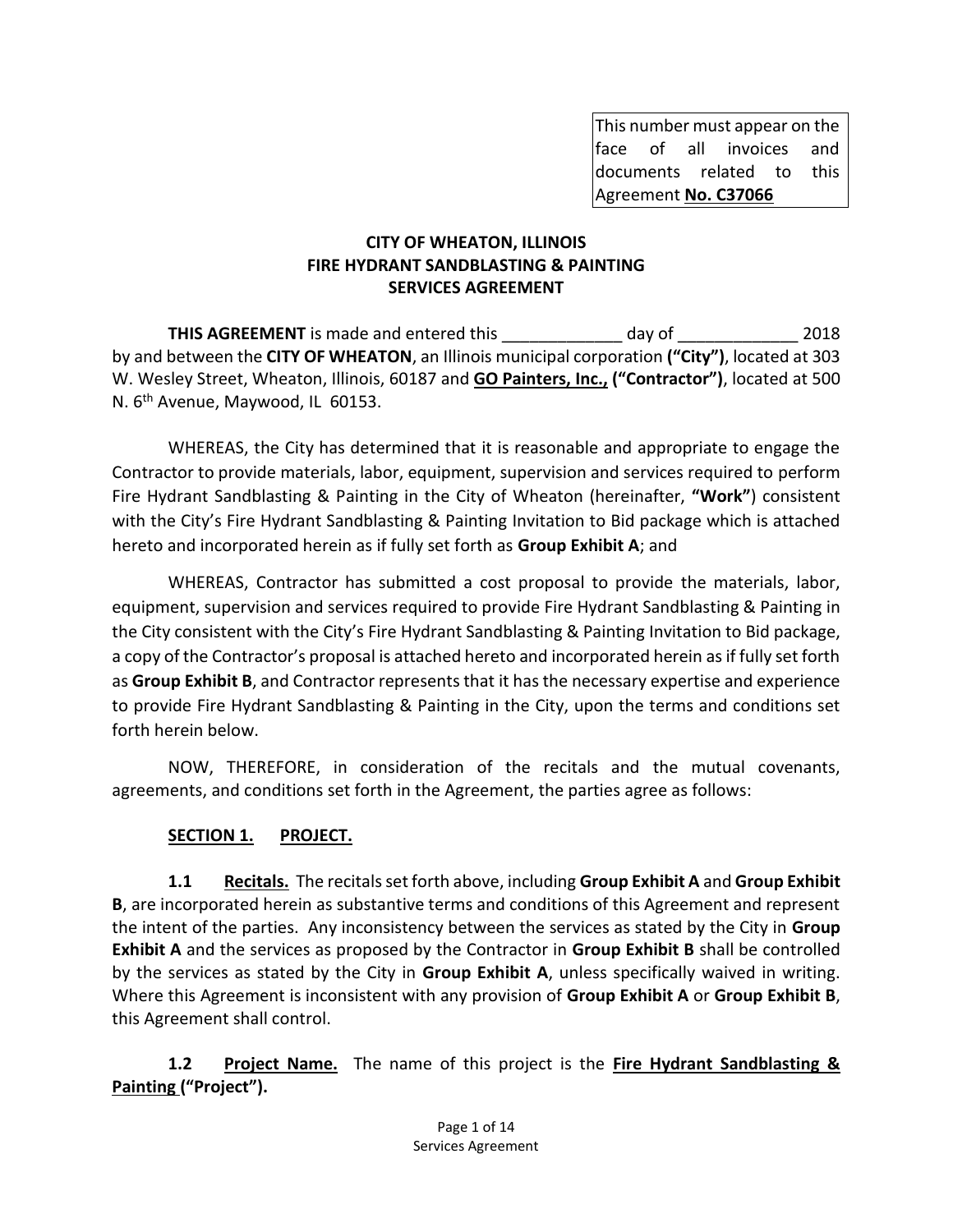**1.3 Retention and Services.** The City retains the Contractor to provide fire hydrant sandblasting and painting (**"Work"**) for the completion of this Project. For and in consideration of the payments indicated in the Bid hereto attached in **Group Exhibit B**, the Contractor shall at its own cost and expense perform all the work and furnish all the labor, material, equipment and other property necessary to do, construct, install, repair, and complete all Work required, all in full accordance with and in compliance with and as required by this Agreement and by all General Terms and Conditions, Special Terms and Conditions, Specifications, and any other terms and conditions contained in **Group Exhibit A** and which collectively shall be referred to as the "**Contract Documents**," and the Contractor agrees to and shall provide the Work required to complete this Project in strict accordance with the Contract Documents.

**1.4 Independent Contractor Status.** The Contractor shall act as an independent contractor in providing and performing the Work. Nothing in, nor done pursuant to, this Agreement shall be construed (i) to create the relationship of principal and agent, employer and employee, partners, or joint-venturers between the City and Contractor; or (ii) to create any relationship between the City and any subcontractor of the Contractor. Contractor is not in any way authorized to make any contract, agreement, or promise on behalf of the City, or to create any implied obligation on behalf of the City, and Contractor specifically agrees that it shall not do so. The City shall not have the authority to control the method or manner by which Contractor complies with the terms of this Agreement.

**1.5 Project Manager.** The City's Project Manager for the Project is the City of Wheaton Water Superintendent, Al McMillen. The Project Manager's contact information is as follows: 630-260-2092.

**1.6 Time of Performance.** The Contractor shall perform the Work within the Term of this Agreement as set forth in section 6.1 of this Agreement, in accordance with the schedule of work indicated in **Group Exhibit A**, and in accordance with any other completion schedule or milestones which may be separately agreed upon in writing by the Parties. Contractor represents that it has the professional and technical personnel required to perform the Work in conformance with such conditions. Upon request of City, Contractor shall provide a more detailed schedule of anticipated performance to meet the schedule of work. The Contractor agrees that time is of the essence.

**1.7 Additional Work.** The Contractor shall provide only the Work specified in the Contract Documents. The Contractor acknowledges and agrees that the City shall not be liable for any costs incurred by the Contractor in connection with any work provided by the Contractor that is outside the scope of this Agreement ("**Additional Work**"), regardless of whether such Additional Work is requested or directed by the City, except upon the prior written consent of the City. Additional Work that has been authorized in writing by the City shall be subject to the terms and conditions of this Agreement and payment for Additional Work shall be mutually agreed upon by the parties before the commencement of any Additional Work.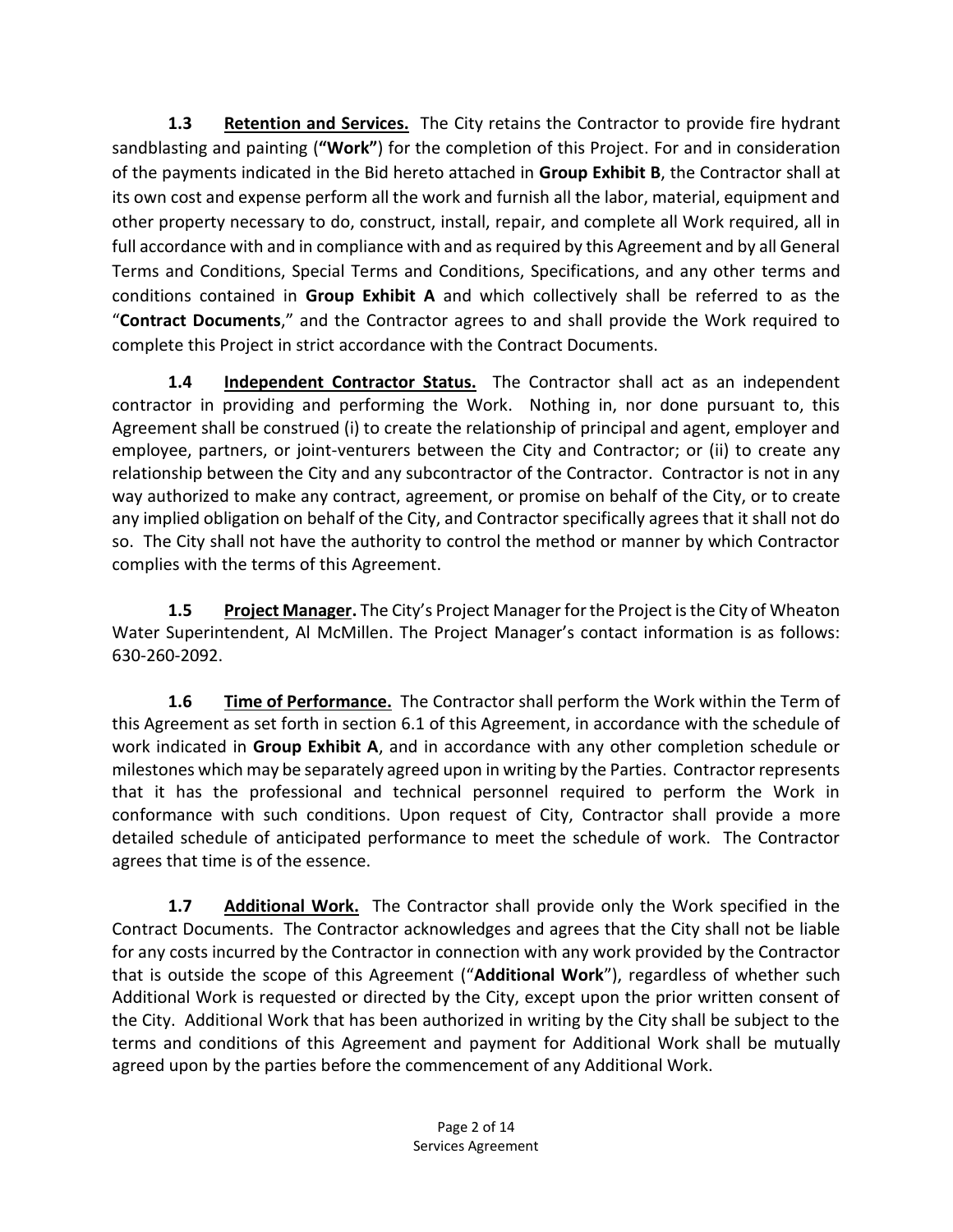**1.8 Bonds.** Contractor shall furnish with the executed Agreement, performance and payment bonds equal to one-hundred and ten percent (110%) of the full contract price, on forms approved by the City, as security for the faithful performance and completion of all the Contractor's obligations under the Contract Documents and covering the payment of all materials used in the performance of this Agreement and for all labor and services performed under this Agreement. Such bond(s) shall be conditioned to save and keep harmless the City from any and all claims, demands, losses, suits, costs, expenses and damages which may be brought, sustained or recovered against the City by reason of any negligence, default or failure of the Contractor in building, constructing or completing the Work, and that the Work shall be free from all defects and remain in good order and condition for one year from its completion and acceptance by the City; ordinary wear and tear, and damage resulting from accident or willful destruction excepted. Failure to provide the required bond(s) shall constitute a breach of Contractor's obligations under this Agreement. Each surety providing a bond must be licensed in Illinois and have an A.M. Best Company, Inc. financial strength rating of at least A-. All bonds signed by an agent must be accompanied by a certified copy of his or her authority to act. It shall be the duty of the Contractor to advise the surety or sureties of any Change Orders that result in an increase to Consultant's compensation and to ensure that the amounts of the bonds are updated to reflect and cover any such increases throughout the course of the Project. A copy of all bond certificates shall be attached to this Agreement and made a part hereof.

# **SECTION 2. COMPENSATION AND METHOD OF PAYMENT.**

**2.1 Agreement Amount.** The total amount billed by the Contractor for the Work performed for the Project under this Services Agreement shall not exceed **\$56,250,** including reimbursable expenses, without the prior express written authorization of the City.

**2.2 Invoices and Payments.** Contractor shall submit to the City a monthly itemized statement ("Invoice") which indicates work completed and hours of Work rendered by Contractor. The Invoice shall describe the amount of Work and supplies provided since the initial commencement date, or since the start of subsequent billing periods, as appropriate, through the date of the Invoice. Authorization of payment requires the receipt by the City of such invoices from the Contractor containing a sufficient detail of the Work performed to enable the City to properly evaluate the payout request; acceptance by the City of the Work, including materials and/or equipment; and receipt of other paperwork required by this Agreement, such as properly filled out and executed Certified Payrolls. The City shall pay the Contractor in compliance with the Local Government Prompt Payment Act which states that any bill approved for payment shall be paid within thirty (30) days after the date of approval. Invoices must be submitted within six (6) months of the date Work was performed. Any Invoices submitted more than six (6) months from the date Work was performed will not be paid. Under no circumstances will a third party be reimbursed for Work provided under this Agreement.

**2.3. Unappropriated Funds.** The obligation of the City for payment to the Contractor is limited to the availability of funds appropriated in a current fiscal period, and continuation of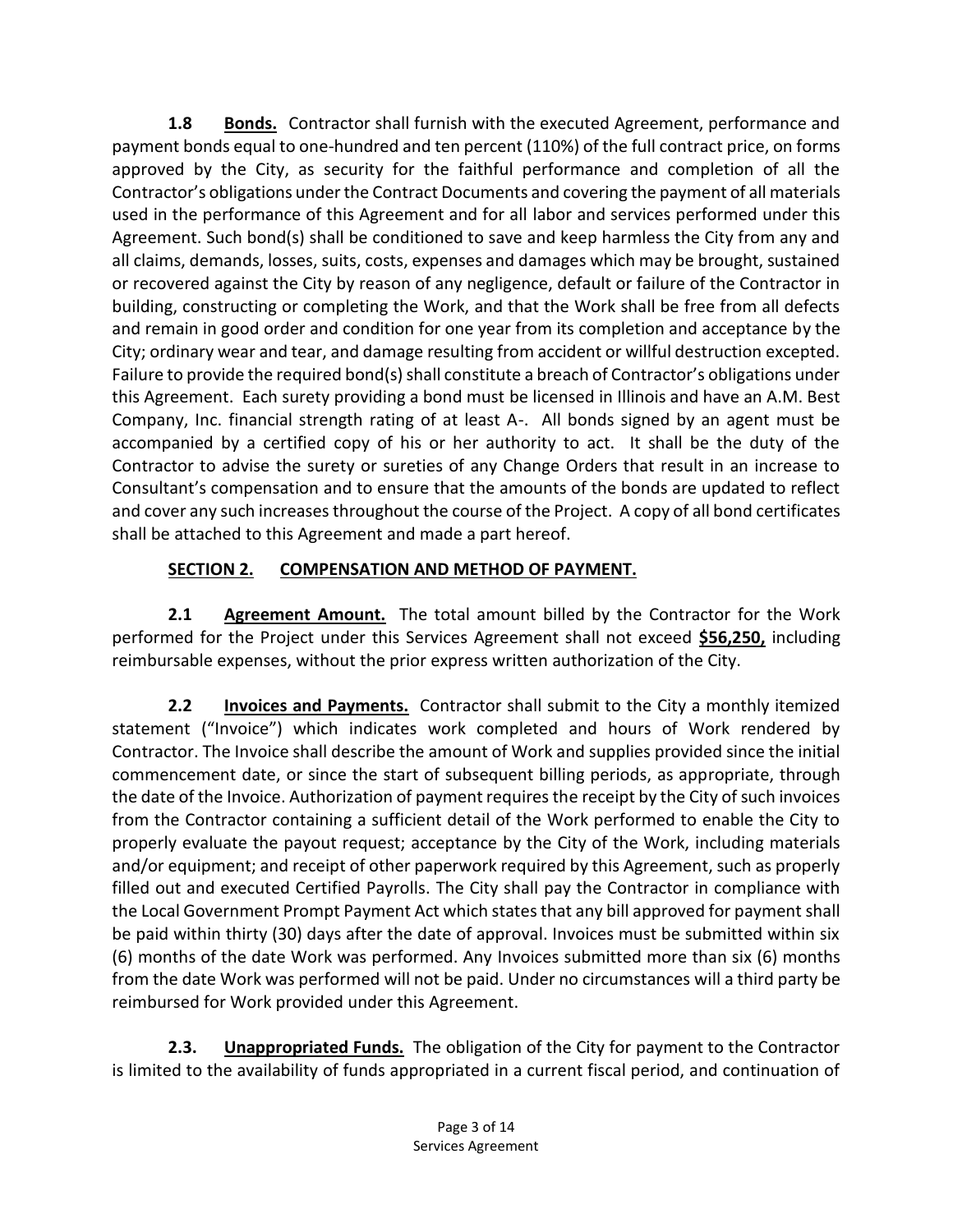this Agreement into a subsequent fiscal period is subject to the appropriation of funds, unless otherwise authorized by law.

**2.4. Taxes, Benefits, and Royalties.** The Agreement Amount includes all applicable federal, state and City taxes of every kind and nature applicable to the Work as well as all taxes, contributions, and premiums for unemployment insurance, old age or retirement benefits, pensions, annuities, or similar benefits and all costs, royalties, and fees arising from the use of, or the incorporation into, the Work, of patented or copyrighted equipment, materials, supplies, tools, appliances, devices, processes, or inventions. All claims or right to claim additional compensation by reason of the payment of any such tax, contribution, premium, costs, royalties, or fees is hereby waived and released by Contractor.

**2.5. Account Records.** The Contractor shall maintain records showing actual time devoted and costs and expenses incurred in connection with the Work performed under this Agreement and shall permit the authorized representative of the City to inspect, audit and make copies of all data and records of the Contractor for the Work done under this Agreement. All such records shall be clearly identifiable. The records shall be made available to the City during normal business hours during the Agreement period, and for three years after the termination of the Agreement.

# **SECTION 3. REPRESENTATIONS OF CONTRACTOR.**

**3.1 Standard of Care.** The Contractor represents, certifies and warrants that it shall perform and complete the Work in a manner consistent with the level of care, skill, and diligence exercised by other recognized Contractors in the Wheaton area, under similar circumstances at the time the Work is performed. Contractor agrees that all employees shall have sufficient skill and experience to perform the Work assigned to them. The representations, certifications, and warranties expressed herein shall be in addition to any other representations, certifications, and warranties expressed in this Agreement, or expressed or implied by law, which are hereby reserved unto the City. Contractor shall perform, at its own cost and expense and without reimbursement from the City, any services or work necessary to correct errors or omissions which are caused by the Contractor's failure to comply with the standard of care provided for herein. Any employee of the Contractor who is determined by the City to be uncooperative, incompetent, a threat to the adequate or timely completion of the Project, a threat to the safety of persons or property, or any employee who fails or refused to perform the Work in a manner acceptable to the City, shall be promptly removed from the Project by the Contractor and shall not be re-employed to perform any of the Work on the Project.

**3.2 Solvency.** The Contractor represents that it is financially solvent and has the necessary financial resources to perform the Work with the standard of care required under this Agreement.

**3.3 Key Project Personnel/Personnel.** The Key Project Personnel identified in **Group Exhibit B** shall be primarily responsible for carrying out the Work on behalf of the Contractor.

Page 4 of 14 Services Agreement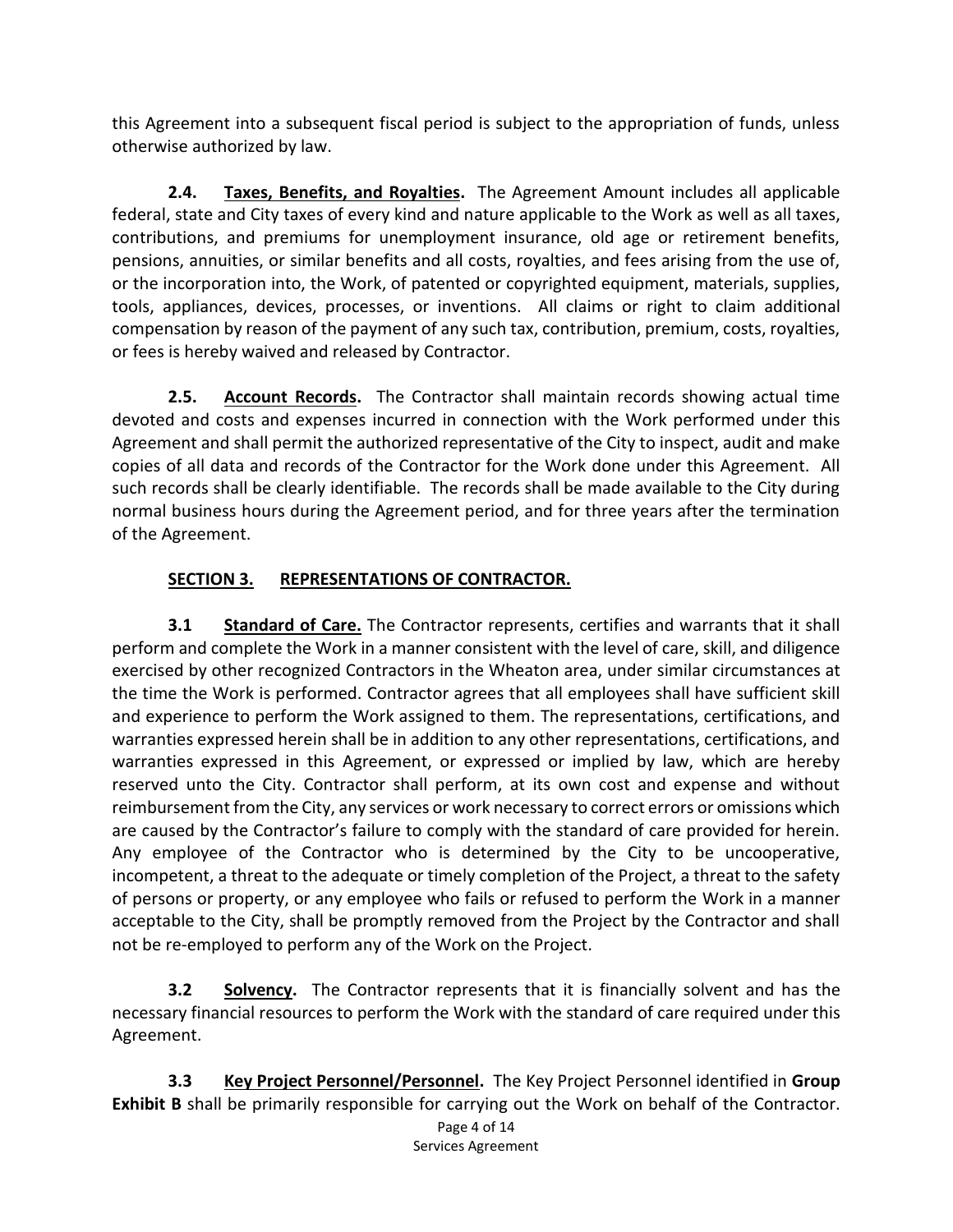The Key Project Personnel shall not be changed without the City's prior written approval. The Contractor shall provide all personnel necessary to complete the Work.

# **SECTION 4. INDEMNIFICATION; INSURANCE; LIABILITY**

**4.1 Indemnification.** To the fullest extent permitted by law, the Contractor shall, without regard to the availability or unavailability of any insurance, either of the City or of the Contractor, indemnify, save harmless, and defend the City, and its officials, directors, officers, employees, agents, and attorneys, in whole or in part from and against any and all lawsuits, claims, demands, damages, liabilities, losses, fines, judgments, settlements, penalties, costs, and expenses, including, but not limited to reasonable expert witness and attorneys' fees, as well as costs of litigation, that arise, or may be alleged to have arisen, out of or in connection with Contractor's performance or failure to perform the Work or any part thereof, whether or not due or claimed to be due in whole or in part to the active, passive, or concurrent negligence or fault of the Contractor, except to the extent caused by the sole negligence of the City.

The obligation on the part of the Contractor to defend, hold harmless, and indemnify the City shall survive the expiration or termination of this Agreement. Nothing in this Agreement shall be construed as prohibiting the City, its officials, directors, officers, employees, agents or attorneys from defending, through the selection and use of their own agents, attorneys and experts, any claims, actions or suits brought against them arising out of the performance of this Agreement.

In the event that any claim for indemnification hereunder arises from the negligence or willful misconduct of both the Contractor and the City, the parties agree that any and all lawsuits, claims, demands, damages, liabilities, losses, fines, judgments, settlements, penalties, costs, and expenses shall be apportioned between the parties on the basis of their comparative degrees of fault, except as otherwise herein provided.

**4.2 Insurance.** Contemporaneous with the Contractor's execution of this Agreement, the Contractor shall provide certificates and policies of insurance, all with coverages and limits acceptable to the City, and evidencing at least the minimum insurance coverages and limits as set forth by the City in the **Contract Addendum 1** included in **Group Exhibit A** to this Agreement.

**4.3 No Personal Liability.** No elected or appointed official, director, officer, agent or employee of the City shall be personally liable, in law or in contract, to the Contractor as the result of the execution, approval or attempted execution of this Agreement.

**4.4. Governmental Immunity.** Nothing in this Agreement shall be construed as a waiver of any and all privileges, immunities, or defenses provided to or enjoyed by the City under common law or pursuant to statute, including but not limited to the Illinois Local Governmental and Governmental Employees Tort Immunity Act, 745 ILCS 10/2-101 *et. seq.*

**4.5 Third Party Beneficiaries.** There are no third-party beneficiaries of this Agreement.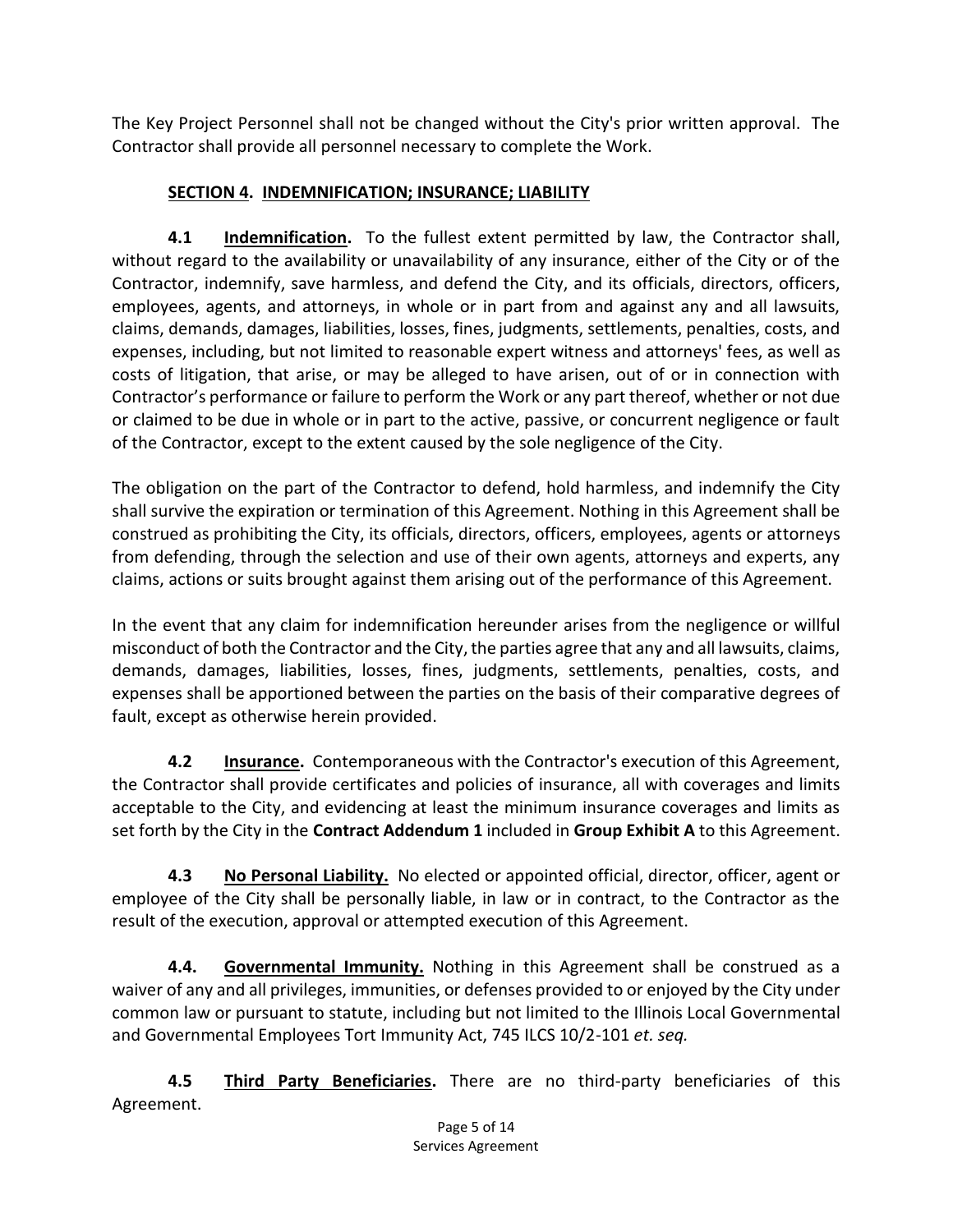**4.6 Patents.** The Contractor agrees to protect, defend, and save the City harmless against any demand for payment for the use of any patented material, process, good or device utilized or supplied in connection with the performance of the Work required or provided pursuant to the terms of this Agreement.

## **SECTION 5. CONFIDENTIAL INFORMATION.**

**5.1 Confidential Information.** The term "**Confidential Information**" shall mean information in the possession or under the control of the City relating to the technical, business, or corporate affairs of the City; City property; user information, including, without limitation, any information pertaining to usage of the City's computer system, including and without limitation, any information obtained from server logs or other records of electronic or machine readable form; and the existence of, and terms and conditions of, this Agreement. City Confidential Information shall not include information that can be demonstrated: (i) to have been rightfully in the possession of the Contractor from a source other than the City prior to the time of disclosure of said information to the Contractor under this Agreement ("**Time of Disclosure**"); (ii) to have been in the public domain prior to the Time of Disclosure; (iii) to have become part of the public domain after the Time of Disclosure by a publication or by any other means except an unauthorized act or omission or breach of this Agreement on the part of the Contractor or the City; or (iv) to have been supplied to the Contractor after the Time of Disclosure without restriction by a third party who is under no obligation to the City to maintain such information in confidence.

**5.2 No Disclosure of Confidential Information by the Contractor.** The Contractor acknowledges that it in the event that it shall, in performing the Work for the City under this Agreement, have access to or be directly or indirectly exposed to Confidential Information, that Contractor shall hold confidential all Confidential Information and shall not disclose or use such Confidential Information without express prior written consent of the City. The Contractor shall use reasonable measures at least as strict as those the Contractor uses to protect its own confidential information. Such measures shall include, without limitation, requiring employees and subcontractors of the Contractor to execute a non-disclosure agreement before obtaining access to Confidential Information.

**5.3 Breach of Confidentiality.** In the event of breach of the confidentiality provisions of Section 5 of this Agreement, it shall be conclusively presumed that irreparable injury would result to the City and there would be no adequate remedy at law. The City shall be entitled to obtain temporary and permanent injunctions, without bond and without proving damages, to enforce this Agreement. The City shall be entitled to damages for any breach of the injunction, including but not limited to, compensatory, incidental, consequential, exemplary and punitive damages. The confidentiality provisions of this Agreement survive the termination or performance of this Agreement.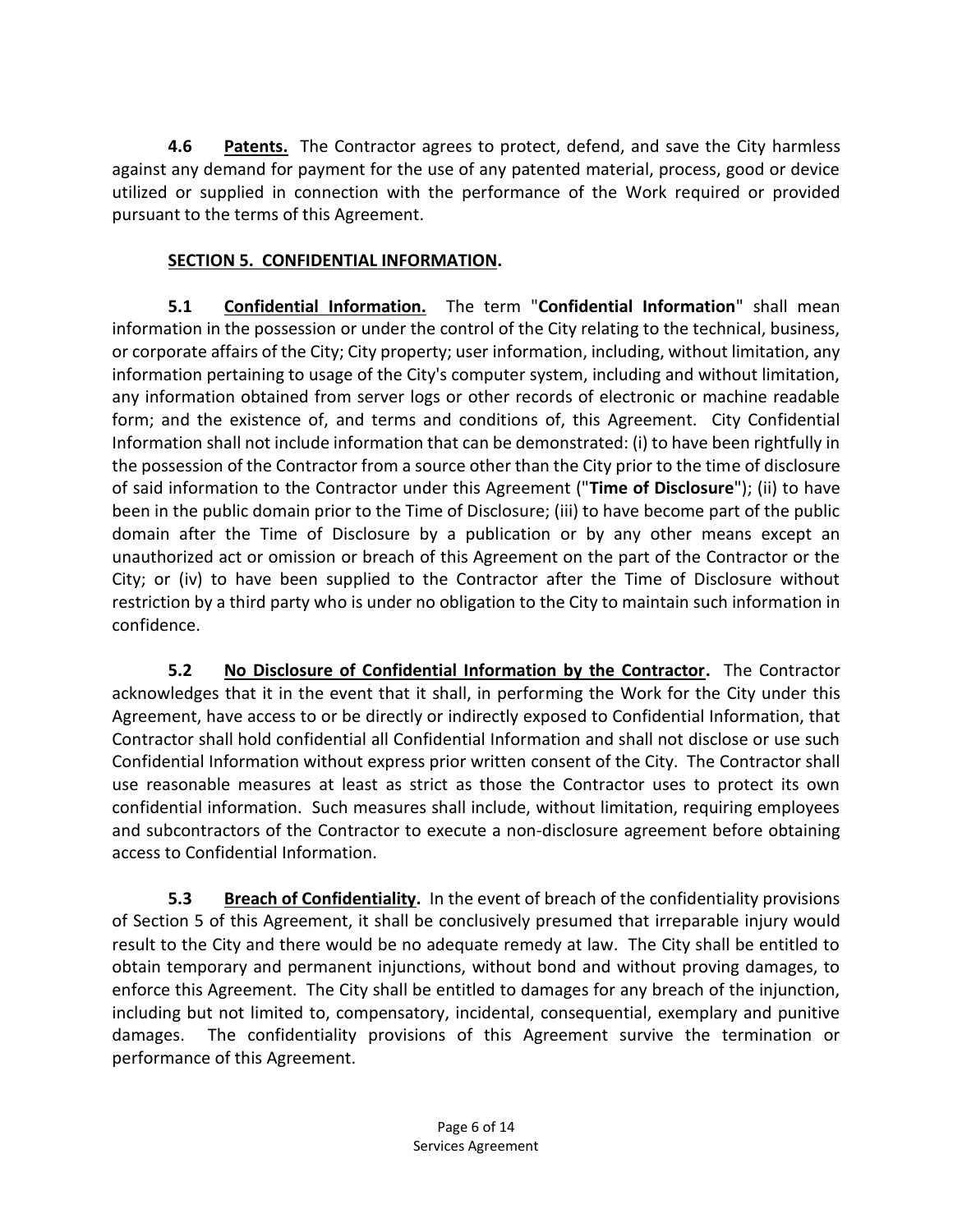### **SECTION 6. TERM, TERMINATION and DEFAULT.**

**6.1 Term.** This Agreement shall become effective upon the latter of the date accepted and signed by the City and the date accepted and signed by the Contractor, and shall continue in full force and effect until the earlier of the following occurs: (i) the termination of this Agreement; or (ii) final completion of all items of Work specified in the Agreement by **December 31, 2021** or to a new date mutually agreed upon by the parties in writing, or (iii) the completion by Contractor and City of their respective obligations under this Agreement, in the event such completion occurs before the date(s) in item (ii) above. A determination of completion shall not constitute a waiver of any rights or claims which the City may have or thereafter acquire with respect to any term or provision of this Agreement. The parties agree that time is of the essence.

**6.2 Termination.** Notwithstanding any other provision hereof, the City may terminate this Agreement, with or without cause, at any time upon fifteen (15) days prior written notice to the Contractor. In the event that this Agreement is so terminated, the City shall pay Contractor for the Work performed and reimbursable expenses actually incurred as of the effective date of termination, less any sums attributable, directly or indirectly, to Contractor's breach of this Agreement. The written notice required under this subsection shall be either (i) served personally during regular business hours; (ii) served by facsimile during regular business hours (iii) served by certified or registered mail, return receipt requested, addressed to the address listed at the end of this Agreement with postage prepaid and deposited in the United States mail or (iv) by e-mail sent to the Contractor's Key Project Personnel. Notice served personally, by facsimile transmission or e-mail shall be effective upon receipt, and notice served by mail shall be effective upon receipt as verified by the United States Postal Service. Contractor shall provide the City with its Key Project Personnel's e-mail address upon its execution of this Agreement. On receiving such notice, Contractor shall, unless the notice directs otherwise, immediately discontinue all Work under this Agreement. As soon as practicable after receiving the termination notice, Contractor shall submit an invoice to the City showing in detail the Work performed under this Agreement up to the termination date. Contractor's receipt of payment for Work rendered upon City's termination of this Agreement, is Contractor's sole and exclusive remedy for termination for convenience by the City. City's termination for convenience does not constitute a default or breach of this Agreement.

**6.3 Limitation of Liability.** CITY SHALL NOT BE LIABLE TO CONSULTANT FOR ANY INDIRECT, CONSEQUENTIAL, SPECIAL, INCIDENTAL, PUNITIVE, OR EXEMPLARY DAMAGES, INCLUDING WITHOUT LIMITATION, LOST PROFITS (DIRECT OR INDIRECT) AND LOST REVENUES HOWSOEVER ARISING, WHETHER OR NOT CHARACTERIZED IN NEGLIGENCE, TORT, CONTRACT OR OTHER THEORY OF LIABILITY, EVEN IF CITY HAS BEEN ADVISED OF THE POSSIBILITY OF OR COULD HAVE FORESEEN ANY SUCH DAMAGES.

**6.4 Default.** If it should appear at any time that the Contractor has failed or refused to perform, or has delayed in the performance of, the Work with diligence at a rate that assures completion of the Work in full compliance with the requirements of this Agreement, or has otherwise failed, refused, or delayed to perform or satisfy the Work requirements or any other

Page 7 of 14 Services Agreement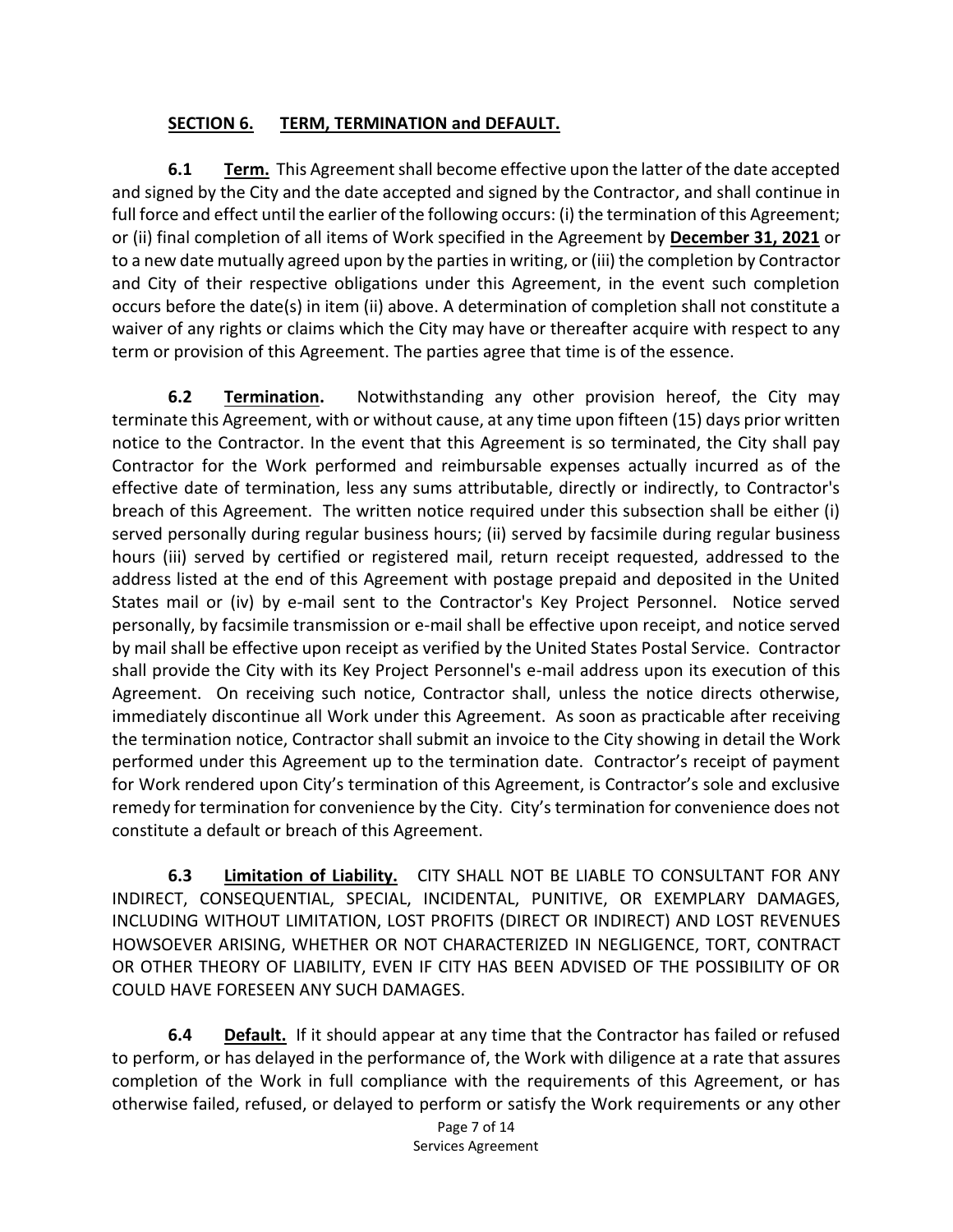requirement of this Agreement ("**Event of Default**"), then the City shall have the right, without prejudice to any other remedies provided by law or equity, to pursue any one or more of the following remedies:

- **1. Cure by Contractor.** The City may require the Contractor, within a reasonable time, to complete or correct all or any part of the Work that is the subject of the Event of Default; and to take any or all action necessary to bring the Contractor and the Work into compliance with this Agreement.
- **2. Termination of Agreement by City.** The City may terminate this Agreement as to any or all Work yet to be performed, effective at a time specified by the City, and shall pay Contractor for the Work performed or reimbursable expenses actually incurred as of the effective date of termination.
- **3. Withholding of Payment by City.** The City may withhold from any payment, whether or not previously approved, or may recover from the Contractor, any and all costs, including attorneys' fees and administrative expenses, incurred by the City as the result of any Event of Default by the Contractor or as a result of actions taken by the City in response to any Event of Default by the Contractor.

### **SECTION 7. COMPLIANCE WITH LAWS AND GRANTS.**

**7.1 Freedom of Information Act.** The Contractor shall, within four (4) business days of the City's request, provide any documents in the Contractor's possession related to this Agreement which the City is required to disclose to a requester under the Illinois Freedom of Information Act ("**FOIA**"). This provision is a material covenant of this Agreement. Contractor agrees to not apply any costs or charge any fees to the City regarding the procurement of records required pursuant to an FOIA request. Should Contractor request that the City utilize a lawful exemption under FOIA in relation to any FOIA request thereby denying that request, Contractor agrees to pay all costs connected therewith (such as reasonable attorneys' fees and witness fees, filing fees, and any other expenses) to defend the denial of the request. The defense shall include, but not be limited to, challenged or appealed denials of FOIA requests to either the Illinois Attorney General or a court of competent jurisdiction. Contractor agrees to defend, indemnify, and hold harmless the City, and agrees to pay all costs in connection therewith (such as reasonable attorneys' and witness fees, filing fees, and any other expenses) to defend any denial of a FOIA request by Contractor's request to utilize a lawful exemption to the City.

**7.2 Generally: Permits/Codes/Business Laws/Safety Standards/Grants.** Contractor shall give all notices, pay all fees, and take all other action that may be necessary to ensure that the Services are provided, performed, and completed in accordance with all required governmental permits, licenses, or other approvals and authorizations that may be required in connection with providing, performing, and completing the Services, and will comply with all applicable municipal, county, state and federal statutes, ordinances, rules, and regulations,

> Page 8 of 14 Services Agreement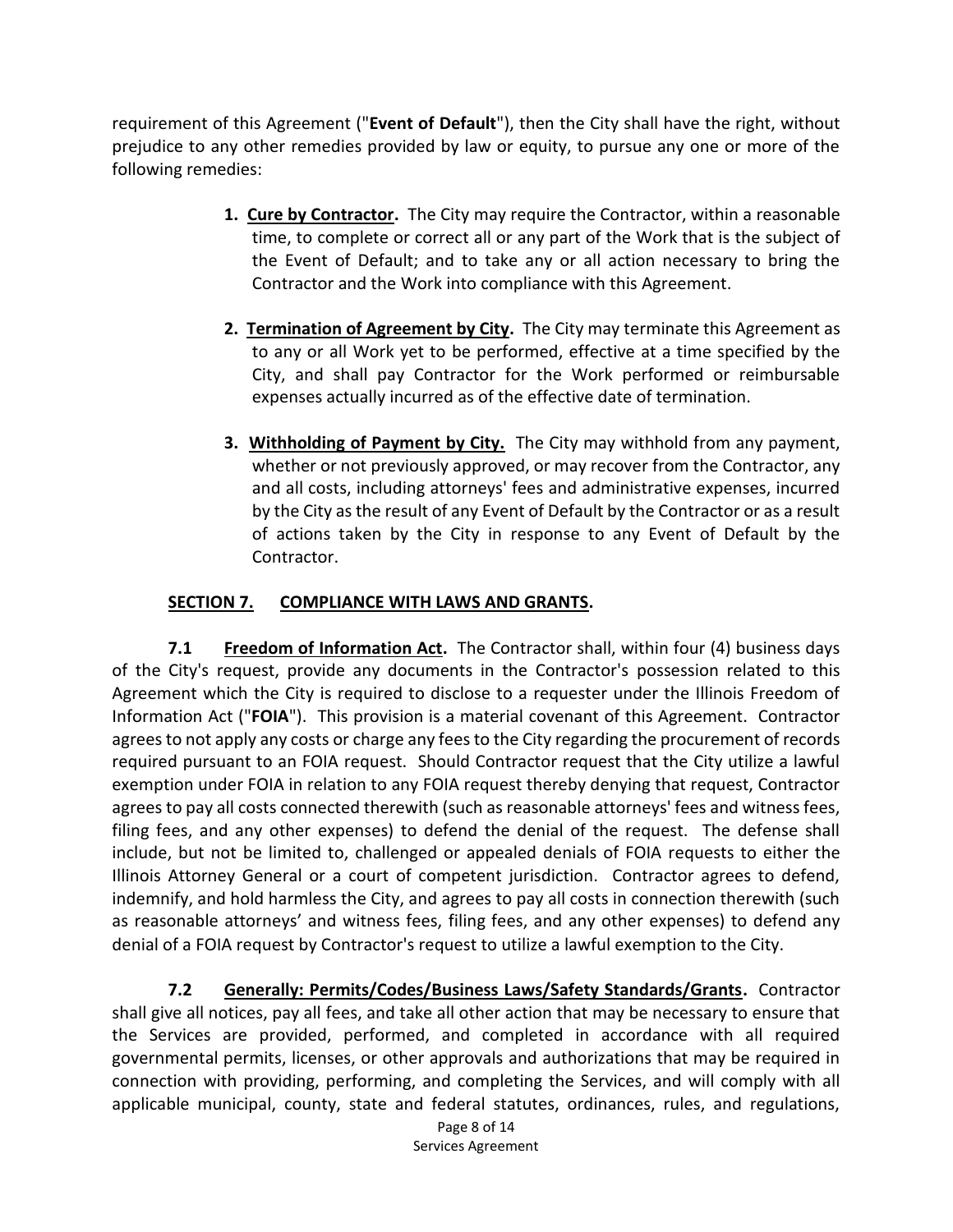including without limitation all applicable building and fire codes, now in force or which may hereafter be in force, any statutes regarding qualification to do business, and all local, state and federal safety standards. Contractor shall comply with all conditions of any federal, state, or local grant received by Owner or Contractor with respect to this Agreement or the Services. Contractor shall be solely liable for any fines or civil penalties that are imposed by any governmental or quasigovernmental agency or body that may arise, or be alleged to have arisen, out of or in connection with Contractor's, or its subcontractors', performance of, or failure to perform, the Services or any part thereof. Every provision of law required by law to be inserted into this Agreement shall be deemed to be inserted herein.

**7.3 No Delinquent Taxes.** The Contractor represents and certifies that the Contractor is not barred from contracting with a unit of state or local government as a result of a delinquency in the payment of any tax administered by the Illinois Department of Revenue unless the Contractor is contesting, in accordance with the procedures established by the appropriate revenue act, its liability for the tax, or has entered into an agreement with Department of Revenue for payment of all taxes due and is currently in compliance with that agreement, as set forth in 11-42.1-1 et seq. of the Illinois Municipal Code, 65 ILCS 5/11-42.1-1 et seq.

**7.4 No Collusion.** The Contractor represents and certifies that the Contractor is not barred from contracting with a unit of state or local government as a result of a violation of either Section 33E-3 or Section 33E-4 of Article 33E of the Criminal Code of 2012, 720 ILCS 5/33E-1 et seq. The Contractor represents that the only persons, firms, or corporations interested in this Agreement as principals are those disclosed to the City prior to the execution of this Agreement, and that this Agreement is made without collusion with any other person, firm, or corporation. If at any time it shall be found that the Contractor has, in procuring this Agreement, colluded with any other person, firm, or corporation, then the Contractor shall be liable to the City for all loss or damage that the City may suffer, and this Agreement shall, at the City's option, be null and void.

**7.5 Sexual Harassment Policy**. The Contractor shall certify that it has a written sexual harassment policy in full compliance with Section 2-105(A)(4) of the Illinois Human Rights Act, 755 ILCS 5/2-105(A)(4).

Page 9 of 14 **7.6 Patriot Act (USA Freedom Act) Compliance.** The Contractor represents and warrants to the City that neither it nor any of its principals, shareholders, members, partners, or affiliates, as applicable, is a person or entity named as a Specially Designated National and Blocked Person (as defined in Presidential Executive Order 13224) and that it is not acting, directly or indirectly for or on behalf of a Specially Designated National and Blocked Person. The Contractor further represents and warrants to the City that the Contractor and its principals, shareholders, members, partners, or affiliates, as applicable, are not directly or indirectly, engaged in, and are not facilitating, the transactions contemplated by this Agreement on behalf of any person or entity named as a Specially Designated National and Blocked Person. The Contractor hereby agrees to defend, indemnify and hold harmless the City, its corporate authorities, and all City elected or appointed officials, officers, employees, agents,

Services Agreement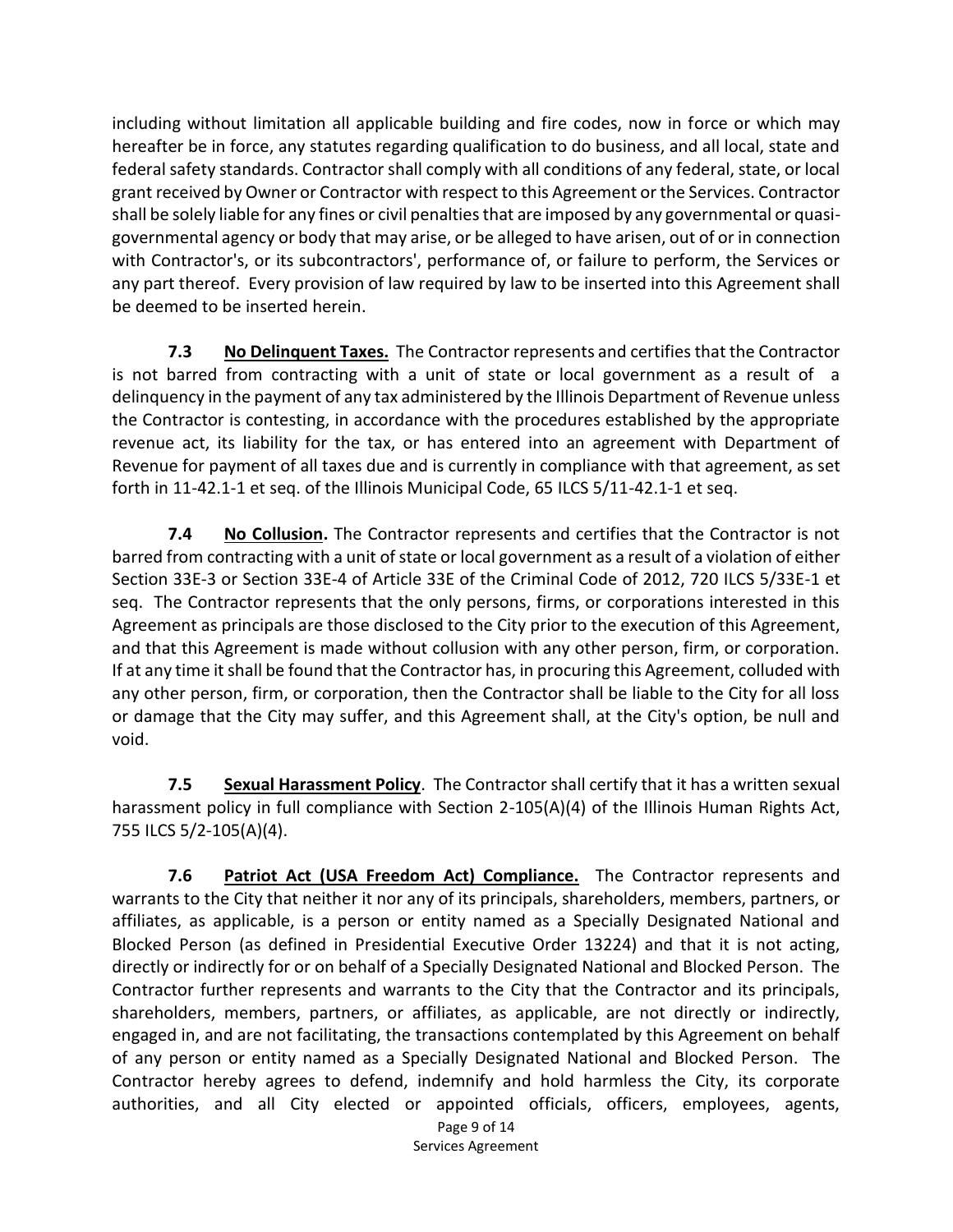representatives, engineers, and attorneys, from and against any and all claims, damages, losses, risks, liabilities, and expenses (including reasonable attorneys' fees and costs) arising from or related to any breach of the representations and warranties in this subsection.

**7.7 Anti-Discrimination Laws.** Contractor shall comply with all federal and state laws prohibiting discrimination because of, or requiring affirmative action based on race, color, religion, sex, sexual orientation, marital status, order of protection status, national origin or ancestry, citizenship status, age, physical or mental disability unrelated to ability, military status or an unfavorable discharge from military service, and shall execute the Equal Employment Opportunity Clause compliance certification attached to this Agreement in **Group Exhibit A**.

**7.8 Americans with Disabilities Act.** Contractor shall utilize standards and/or methods that do not discriminate against the disabled in compliance with the Americans with Disabilities Act, 42 U.S.C. §§12101 et seq.

**7.9 Drug Free Workplace Act.** Contractor shall comply with all conditions of the Illinois Drug Free Workplace Act, 30 ILCS 580/3 et seq.

**7.10 CDL Driver Controlled Substances and Alcohol Use and Testing.** To the extent that the Contractor and any employees, agents, or subcontractors thereof, will operate any commercial vehicles requiring the necessity for a state issued Commercial Driver's License, Contractor shall comply with Federal Highway Authority Rules on Controlled Substances and Alcohol Use and Testing, 49 CFR Parts 40 and 382 and shall notify the City of any employee, agent subcontractor driver participating in a drug and alcohol testing program pursuant to the aforementioned rules during the term of this Agreement.

**7.11 Employment of Illinois Workers on Public Works Projects Act.** When applicable, Contractor shall comply with the Illinois labor employment requirements as set forth in the Employment of Illinois Workers on Public Works Projects Act, 30 ILCS 570/1 et seq.

**7.12 Public Works Employment Discrimination Act.** Contractor shall comply with all conditions and requirements of the Illinois Public Works Employment Discrimination Act, 775 ILCS 10/0.01 et seq.

**7.13 Steel Products Procurement Act.** When applicable, any steel product used or supplied in the performance of the contract or any subcontract thereto, shall be manufactured or produced in the United States, as required by the Illinois Steel Products Procurement Act, 30 ILCS 565/1 et seq.

**7.14 Substance Abuse Prevention.** Pursuant to the Substance Abuse Prevention on Public Works Projects ("SAPPWP") 820 ILCS 265/1 et seq., employees of the Contractor and employees of any Subcontractor are prohibited from the use of drugs or alcohol, as defined in the SAPPWP, while performing work on any public works project. The Contractor certifies that it has a written Substance Abuse Prevention Program for the prevention of substance abuse among

Page 10 of 14 Services Agreement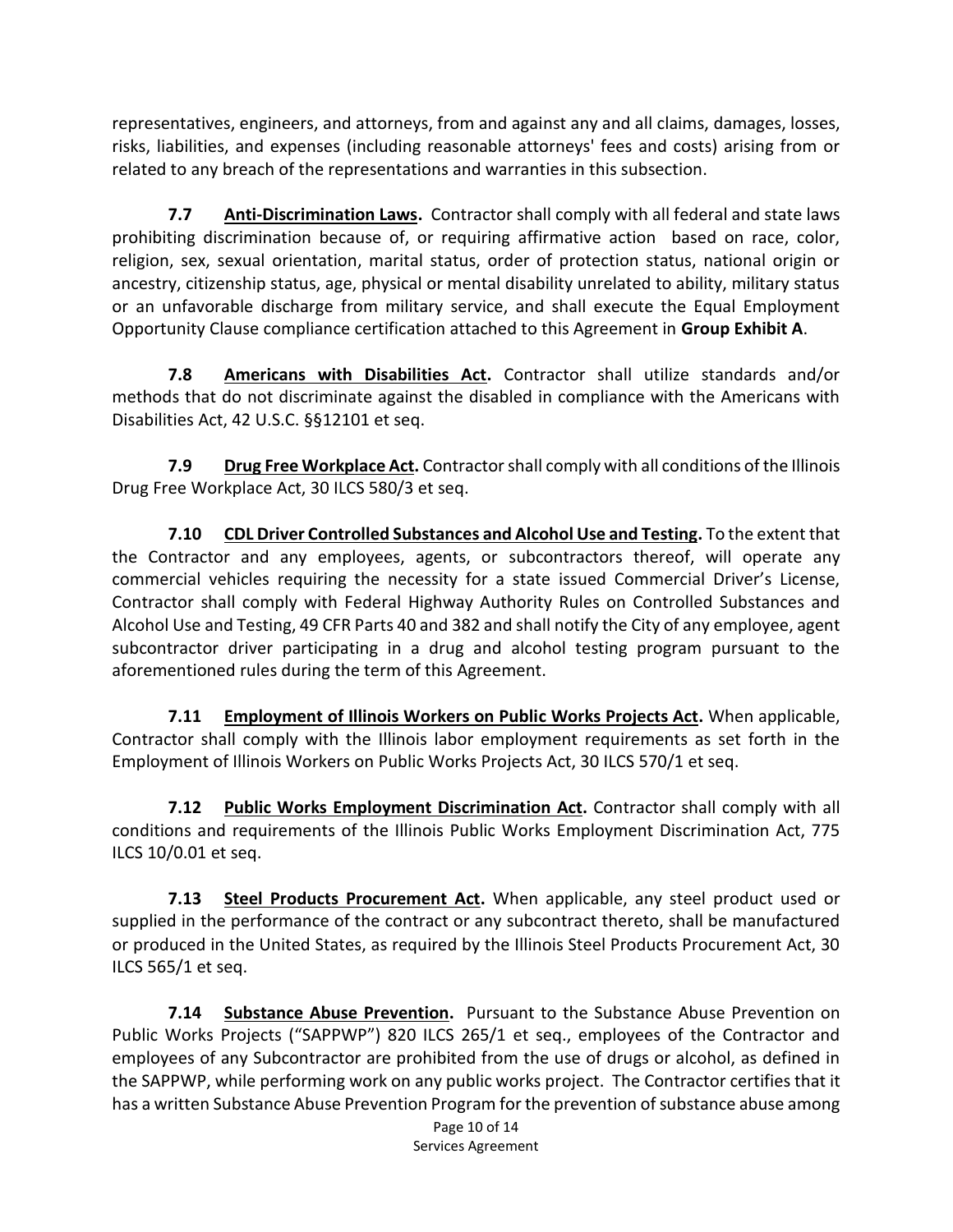its employees which meets or exceed the requirements of the SAPPWP or shall have a collective bargaining agreement in effect dealing with the subject matter.

**7.15 Prevailing Wage Act.** Some or all of the Work herein required under this Agreement may involve the construction of a "public work," within the meaning of the Illinois Prevailing Wage Act, 820 ILCS 130/0.01 et seq. ("the Act"). The Act requires contractors and subcontractors to pay laborers, workers and mechanics performing services on public works projects no less than the "prevailing rate of wages" (hourly cash wages plus fringe benefits) in the county where the work is performed. For information regarding current prevailing wage rates, please refer to the Illinois Department of Labor's website at: [http://www.state.il.us/agency/idol/rates/rates.HTM.](http://www.state.il.us/agency/idol/rates/rates.HTM) All contractors and subcontractors rendering work under this contract must comply with all requirements of the Act, including but not limited to, all wage, notice and record keeping duties, as more fully set forth in the "Special Provisions for: Wages of Employees on Public Works" contained in **Group Exhibit A** to this Agreement. The Contractor shall indemnify the City for any and all violations of the prevailing wage laws and any rules and regulations now and hereafter issued pursuant to said laws.

**7.16 Veterans Preference Act.** When applicable, Contractor shall comply with all employment preference requirements of the Illinois Veterans Preference Act, 330 ILCS 55/0.01 et seq.

**7.17 Execution of Certifications**. Contractor shall execute the legal certifications and compliance with laws documentation which is attached hereto and incorporated herein as if fully set forth as **Group Exhibit C**.

# **SECTION 8. GENERAL PROVISIONS.**

**8.1 Work Products.** Designs, drawings, plans, specifications, photos, reports, information, observations, calculations, notes, studies, logbooks, instructions, manuals, models, recommendations, printed and electronic files, and any other data or information, in any form, prepared, collected, or received by the Contractor in connection with any or all of the Work to be performed under this Agreement ("**Documents**") shall be and remain the exclusive property of the City. At the City's request, or upon termination of this Agreement, the Contractor shall cause the Documents to be promptly delivered to the City.

**8.2 News Releases.** The Contractor shall not issue any news releases or other public statements regarding the Work without prior approval from the City Manager.

**8.3 Integration.** The provisions set forth in this Agreement represent the entire agreement between the parties and supersede all prior agreements, promises, and representations, as it is the intent of the parties to provide for a complete integration within the terms of this Agreement.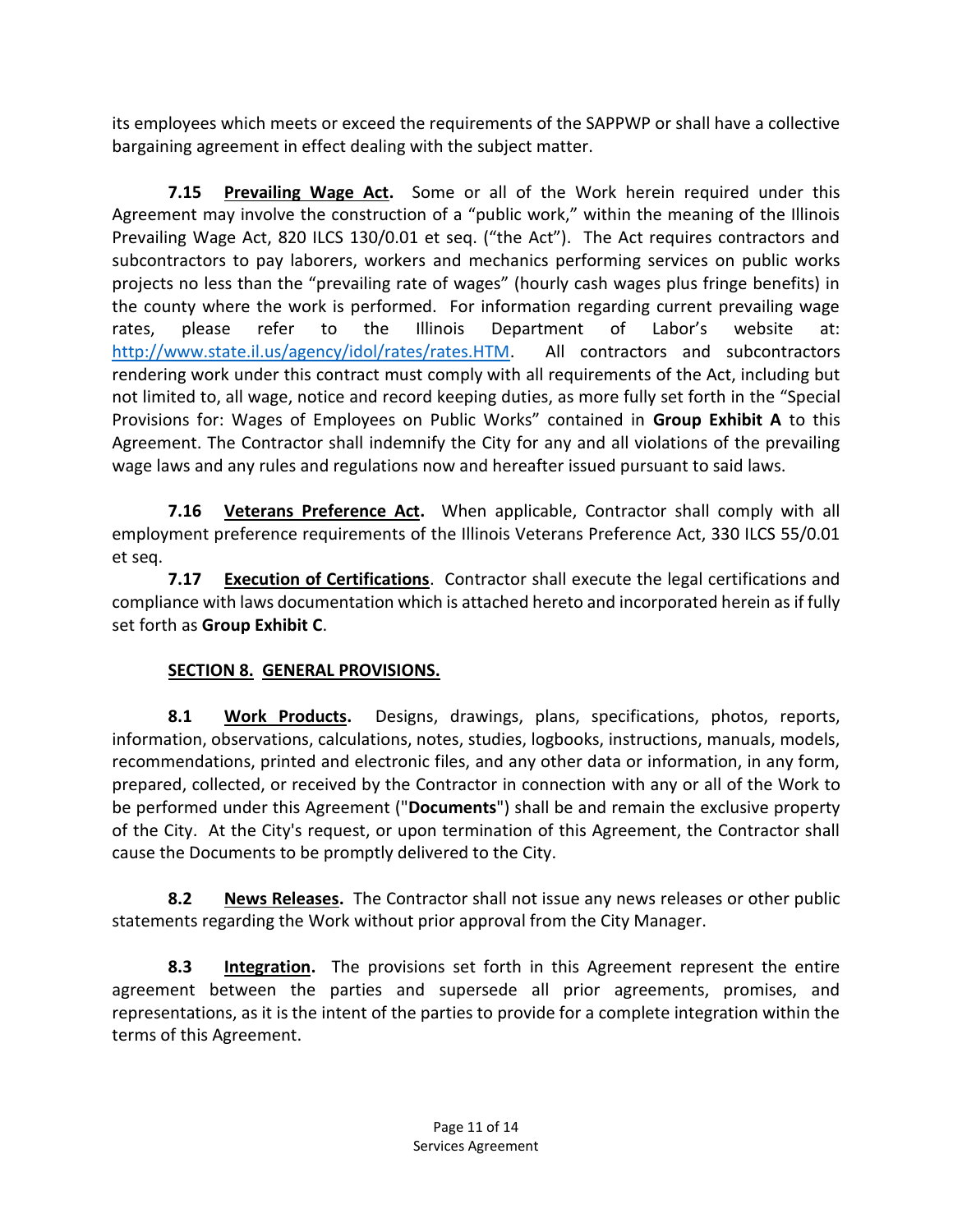**8.4 Amendment.** No amendment or modification to this Agreement shall be effective unless and until such amendment or modification is in writing, properly approved in accordance with applicable procedures, and executed.

**8.5 Subcontractors; Assignment or Transfer.** Contractor shall not subcontract any portion of the Work required under this Agreement, except as expressly authorized herein, without the prior written approval of the City. Subcontracts, if any, shall include a provision making them subject to all provisions of this Agreement. Contractor shall also not assign, hypothecate or transfer, either directly or by operation of law, this Agreement or any interest herein with out the prior written consent of the City. Any attempt to subcontract or take any other action not authorized herein shall be null and void, and any subcontractors, assignees, hypothecates or transferees shall acquire no right or interest by reason of such action.

**8.6 Binding Effect.** The terms of this Agreement shall bind and inure to the benefit of the parties hereto and their agents, successors, and assigns.

**8.7 Waiver.** Any failure of either the City or the Contractor to strictly enforce any term, right or condition of this Agreement, whether implied or express, shall not be construed as a waiver of such term, right or condition, nor shall it be deemed to or constitute a continuing waiver unless otherwise expressly provided in this Agreement.

**8.8 Severability.** If any term, covenant, condition, or provision of this Agreement is held by a court of competent jurisdiction to be invalid, void, or unenforceable, the remainder of the provisions shall remain in full force and effect and shall in no way be affected, impaired or invalidated.

**8.9 Governing Laws/Jurisdiction.** This Agreement shall be interpreted according to the laws of the State of Illinois. Exclusive jurisdiction for any litigation involving any aspect of this Agreement shall be in the Eighteenth Judicial Circuit Court, DuPage County, Illinois.

**8.10 Force Majeure.** No party hereto shall be deemed to be in default or to have breached any provision of this Agreement as the result of any delay, failure in performance or interruption of services resulting directly or indirectly from acts of God, acts of civil or military disturbance, or war, which are beyond the control of such non-performing party.

**8.11 Headings.** The headings of the several paragraphs of this Agreement are inserted only as a matter of convenience and for reference and are in no manner intended to define, limit or describe the scope of intent of any provision of this Agreement, nor shall they be construed to affect in any manner the terms and provisions hereof or the interpretation or construction thereof.

**8.12 Rights Cumulative.** Unless expressly provided to the contrary in this Agreement, each and every one of the rights, remedies, and benefits provided by this Agreement shall be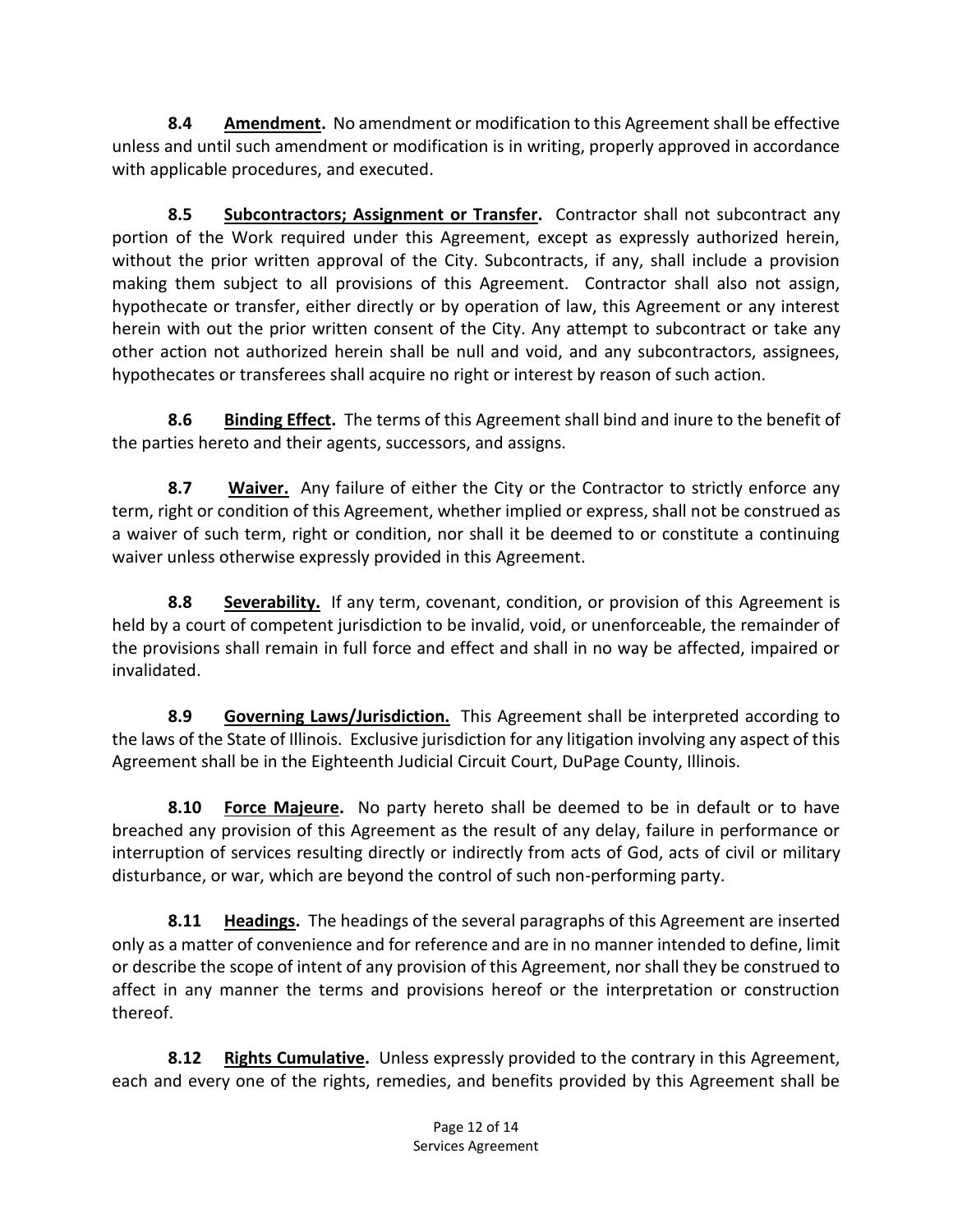cumulative and shall not be exclusive of any other such rights, remedies and benefits allowed by law.

**8.13 Counterpart Execution.** This Agreement may be executed in several counterparts, each of which, when executed, shall be deemed to be an original, but all of which together shall constitute one and the same instrument.

**8.14 Notice.** Unless otherwise expressly provided in this Agreement, any notice or communication required or permitted to be given under this Agreement shall be in writing and shall be delivered (i) personally, (ii) by a reputable overnight courier, (iii) by certified mail, return receipt requested, and deposited in the U.S. Mail, postage prepaid, (iv) by facsimile, or (v) by electronic internet mail ("e-mail"). Facsimile notices shall be deemed valid only to the extent that they are (a) actually received by the individual to whom addressed and (b) followed by delivery of actual notice in the manner described in either (i), (ii), or (iii) above within three (3) business days thereafter at the appropriate address set forth below. E-mail notices shall be deemed valid and received by the addressee thereof when delivered by e-mail and (a) opened by the recipient on a business day at the address set forth below, and (b) followed by delivery of actual notice in the manner described in either (i), (ii), or (iii) above within three (3) business days thereafter at the appropriate address set forth below. Unless otherwise expressly provided in this Agreement, notices shall be deemed received upon the earlier of (a) actual receipt; or (b) one business day after deposit with an overnight courier as evidenced by a receipt of deposit; or (c) three business days following deposit in the U.S. mail, as evidence by a return receipt. By notice complying with the requirements of this Subsection, each party shall have the right to change the address or the addressee, or both, for all future notices and communications to such party, but no notice of a change of addressee or address shall be effective until actually received.